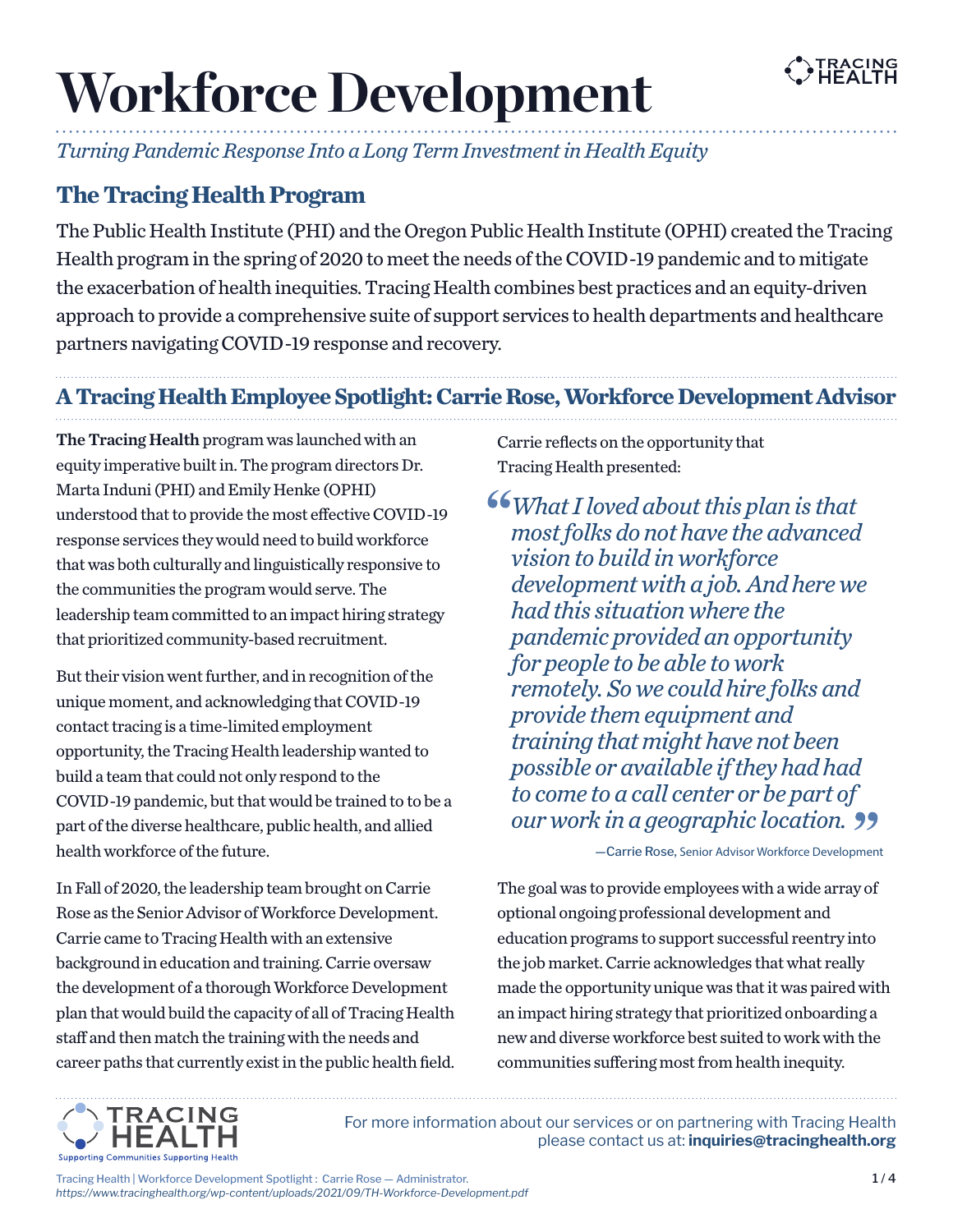

# **Tracing Health's Impact Hiring Approach**

The Tracing Health team intentionally recruited from communities of color, rural, and low-resource areas with a specific focus on onboarding a bilingual / multilingual staff. By centering cultural competency and primary language services Tracing Health ensured that their teams were well equipped to establish trust and encourage positive health behaviors (e.g., quarantining and resource coordination) with the most high-need neighborhoods. For many impact hires, this was their first foray into remote office work so Tracing Health designed a custom training program to ensure success, confidence, and competence in their work duties.

# **Workforce Development Program**

*Given our goals and timeframe, what can we leverage*

INQUIRY:

*internally and what will we need help with externally?*

Carrie's workforce development team designed a Workforce Development (WFD) program that would build on the skills team members gained through their Tracing Health training by adding opportunities for capacity building, career planning, and fostering connections to public health professional pathways.

To start, the Tracing Health WFD team conducted an extensive staff listening campaign in February and March of 2021 to identify critical areas of workforce development. In addition, the WFD team gathered Information via individual interviews, focus groups, and team meetings to ensure employees had the opportunity to engage in conversations directly, offer feedback, and help shape the program.

INTERNAL RESOURCES:

## **Figure 1. "Bulding A Path : Framework Testing Process Steps"**

#### Tracing Health Team Infrastructure

Trusting relationships with Tracing Health Leadership Existing Talent (PD/recruiting/communication teams, CTs) Community Partnerships (Futuro, Upwardly Global, Keck Graduate Institute, UCSC, etc.) Program Budget and Grant Goal/Priority

### EXTERNAL NEEDS:

Social Emotional Learning & Wrap Around Supports Job Fair Providers- out side contracts needed Job Panel Experts- subject matter experts Technical writing (guide) Community Partnerships (Futuro, Upwardly Global, Keck Graduate Institute, UCSC, etc.)

**66** We went about supporting staff by identifying the areas that staff wanted additional resources. *From this we were able to be dedicated to growing their own capacity and then created a structure for them to be able to engage in those resource building opportunities.*

—Carrie Rose, Senior Advisor Workforce Development



For more information about our services or on partnering with Tracing Health please contact us at: inquiries@tracinghealth.org

Tracing Health | Workforce Development Spotlight : Carrie Rose — Administrator. *https://www.tracinghealth.org/wp-content/uploads/2021/09/TH-Workforce-Development.pdf*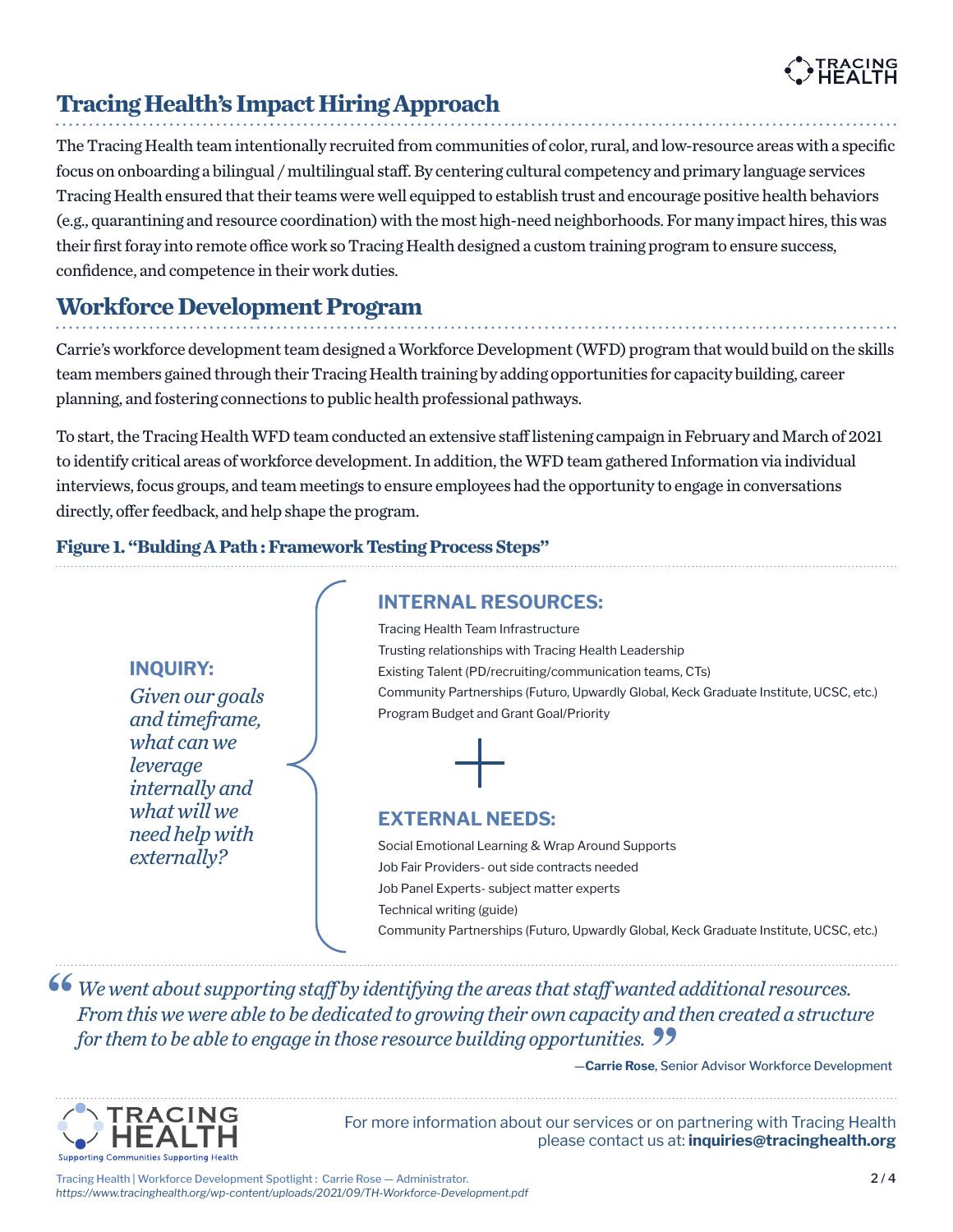

#### **Workforce Development Program (continued..)**

**2**

As a result of this employee engagement, six pillars of support were identified and implemented for the Workforce Development (WFD) Program:

**1 Professional Development.** Employee stipends were made available for training, conferences, certifications, and other professional development opportunities. In addition, PHI's Percipio Training Platform was provided to all Tracing Health staff free of charge through 2021.

**Professional Certifications.** All Tracing Health employees were issued an individual license to Coursera for one year, at no cost to the employee, providing access to over 4,500 professional certification options.

**3** Individual Coaching. Direct, one-to-one support and feedback for staff on resumes, LinkedIn profiles, networking opportunities, interview skills, and employment searches. Small group sessions were available for peer-to-peer networking and discussions.

**4 Employee Evaluations.** A program evaluation specific to the Tracing Health program captured employee strengths and identified career enhancement opportunities.

**5 Employment Pathways.** Job fairs and webinars focusing on the Pacific Northwest and California regions featured employers and employment entry guidance from community-based organizations, policy and advocacy agencies, environmental health, the Peace Corps, community clinics, and other groups specializing in public health. PHI and OPHI also highlighted internal retention and employment opportunities.

**6 Social and Emotional Support.** An Alumni Network to promote and encourage networking and connection opportunities for Tracing Health employees.

By designing a WFD program around these 6 pillars, the Tracing Health program was able to prepare their team members to pursue careers in public health beyond their employment with the program. These are motivated individuals who now have both the training and experience to be attractive candidates for employers. Tracing Health's networks of partnerships through PHI and OPHI help to create opportunities that align existing public health needs with the talents of the Tracing Health staff.

# **Offboarding Support**

The WFD team also helped to coordinate offboarding support services for Tracing Health staff. Even after they leave the program, former employees had access to continue on in professional development classes and other certification programs. In addition employees employed through their mutually agreed-upon position end date were eligible to keep select pieces of equipment (computers, headphones, cameras) supplied by Tracing Health for personal or professional use and were eligible for a \$1,000 retention/severance payment.

By providing resources for people after they've left Tracing Health they were able to keep the newly unemployed team members engaged in the public health field as they start the job search process. With the WFD training and support offered by Tracing Health former employees not only had the benefit of a work history with a respected organization, but they had a set of hard and soft skills that prepare them for a variety of employment opportunities:



For more information about our services or on partnering with Tracing Health please contact us at: inquiries@tracinghealth.org

Tracing Health | Workforce Development Spotlight : Carrie Rose — Administrator. *https://www.tracinghealth.org/wp-content/uploads/2021/09/TH-Workforce-Development.pdf*